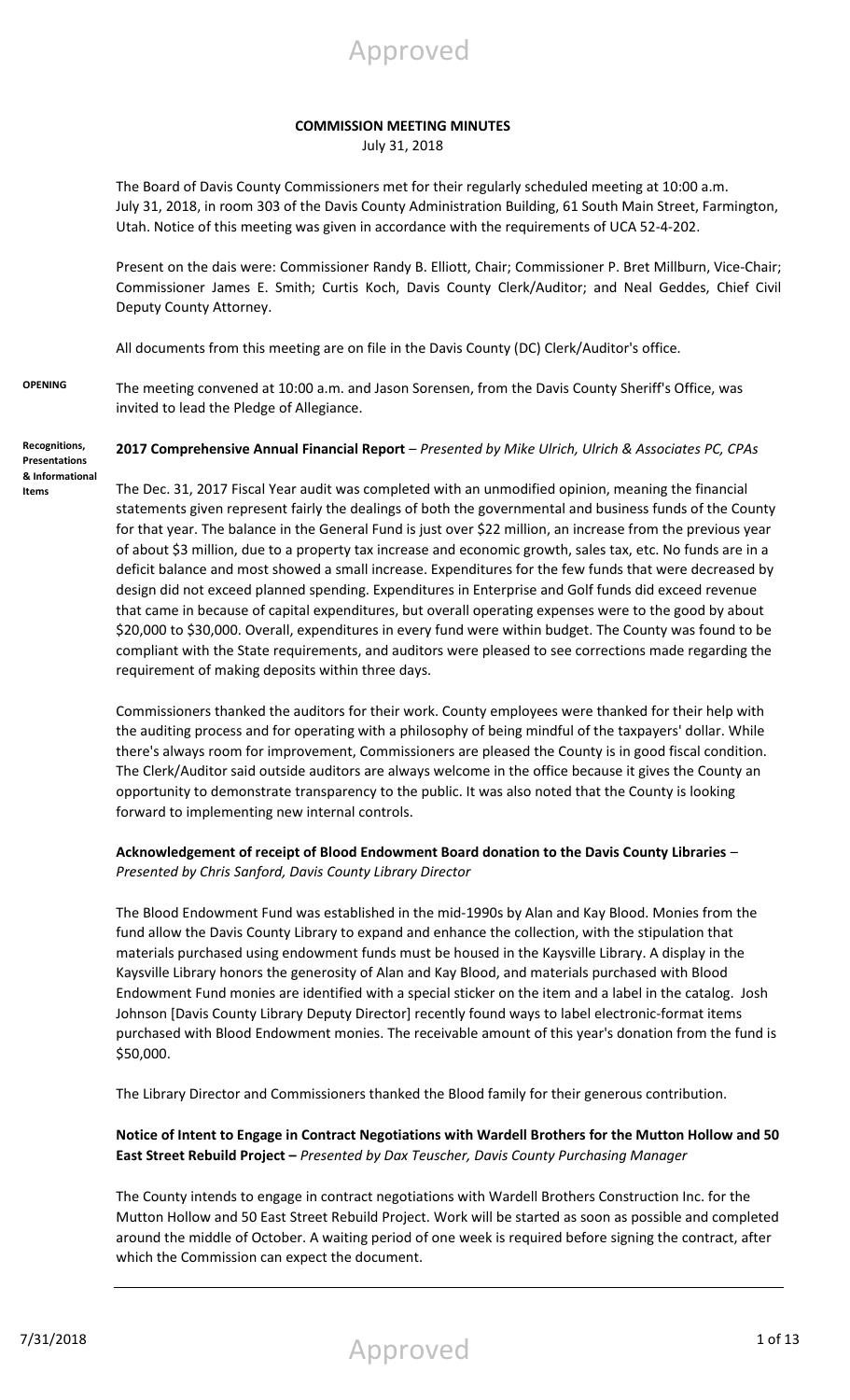#### **BUSINESS/ ACTION**

Public Hearing and Comment Period for 2018 CDBG Amended Davis County Five-Year Consolidated Plan/Annual Action Plan and 2016 CAPER

Subgrantee Agreement #2018-307 with Family Connection Center dba Open Doors Social Services Block Grant program

### **Public Hearing and Comment Period for 2018 Community Development Block Grant (CDBG) Amended Davis County Five-Year Consolidated Plan/Annual Action Plan and 2016 CAPER**

Commissioner Millburn made a motion to go into Public Hearing. Commissioner Smith seconded the motion. All voted aye.

Davis County Grants Coordinator Tony Zambrana said the public hearing is related to the grant's Consolidated Annual Performance Evaluation Report (CAPER), which was amended for 2016. On June 28, a notice was posted in a newspaper, as well as on the County's website, soliciting public review of the current CAPER and amendments made. The amended CAPER was submitted online on July 13, giving people the opportunity to view it and comment via email, phone, or in person. Notice was also given of the July 31 public hearing. No comments were received prior to the hearing.

Commissioner Elliot invited public comments. No comments were made.

Commissioner Millburn moved to close public hearing and Commissioner Smith seconded the motion. All voted aye.

The amended CAPER will be submitted to the U.S. Department of Housing and Urban Development (HUD) by the end of the week for review and approval.

**Subgrantee Agreement #2018-307 with Family Connection Center dba Open Doors Social Services Block Grant (SSBG) program for funding operational expenses of Family Support and Community Action programs** – *Presented by Tony Zambrana, Davis County Grants Coordinator*

The solicitation and application processes for the 2018 and 2019 CDBG and SSBG contracts have been completed and presented to the Commission. The Commission approved those recommendations and can now expect several contracts needing official approval. The first contract, being presented today, is the 2018-2019 Social Services Block Grant contract with Family Connection Center also known as Open Doors. The contract period is July 1, 2018 to June 30, 2019. The payable contract amount is \$50,000 and with all SSBG contracts a 25-percent match is required.

Commissioners noted that the Family Connection Center makes a real difference in the community. They were informed the grant is for operational support of the Family Support and Community Action programs including parent education, nursery services, therapy, and self-reliance education to help people out of poverty.

> Motion to Approve: Com. Smith Seconded: Com. Millburn Vote: All aye

Agreement #2018-308 with Matthew Brass for Indigent Defense Legal Services

**Agreement #2018-308 with Matthew Brass for Indigent Defense Legal Services** – *Presented by Todd Utzinger, Davis County Legal Defender Coordinator*

Two defenders are leaving their positions and need to be replaced. The first replacement is Matthew Brass, who will primarily be taking over activities related to Justice Court and Juvenile Court. Notices for the opening were posted in a number of places, resulting in several applicants ranging from recent graduates to experienced attorneys. Matt was with the County Attorney's Office a few years ago, where he did excellent work as a prosecutor, and is now in private practice and excited to be doing this kind of work. The contract period is Aug. 1, 2018 to Dec. 31, 2018. The payable contract amount is \$76,000 annually, pro-rated for 2018. In the event of an extraordinary case requiring excess effort, the public defender can apply for extra compensation.

> Motion to Approve: Com. Smith Seconded: Com. Millburn Vote: All aye

7/31/2018 Approved 2 of 13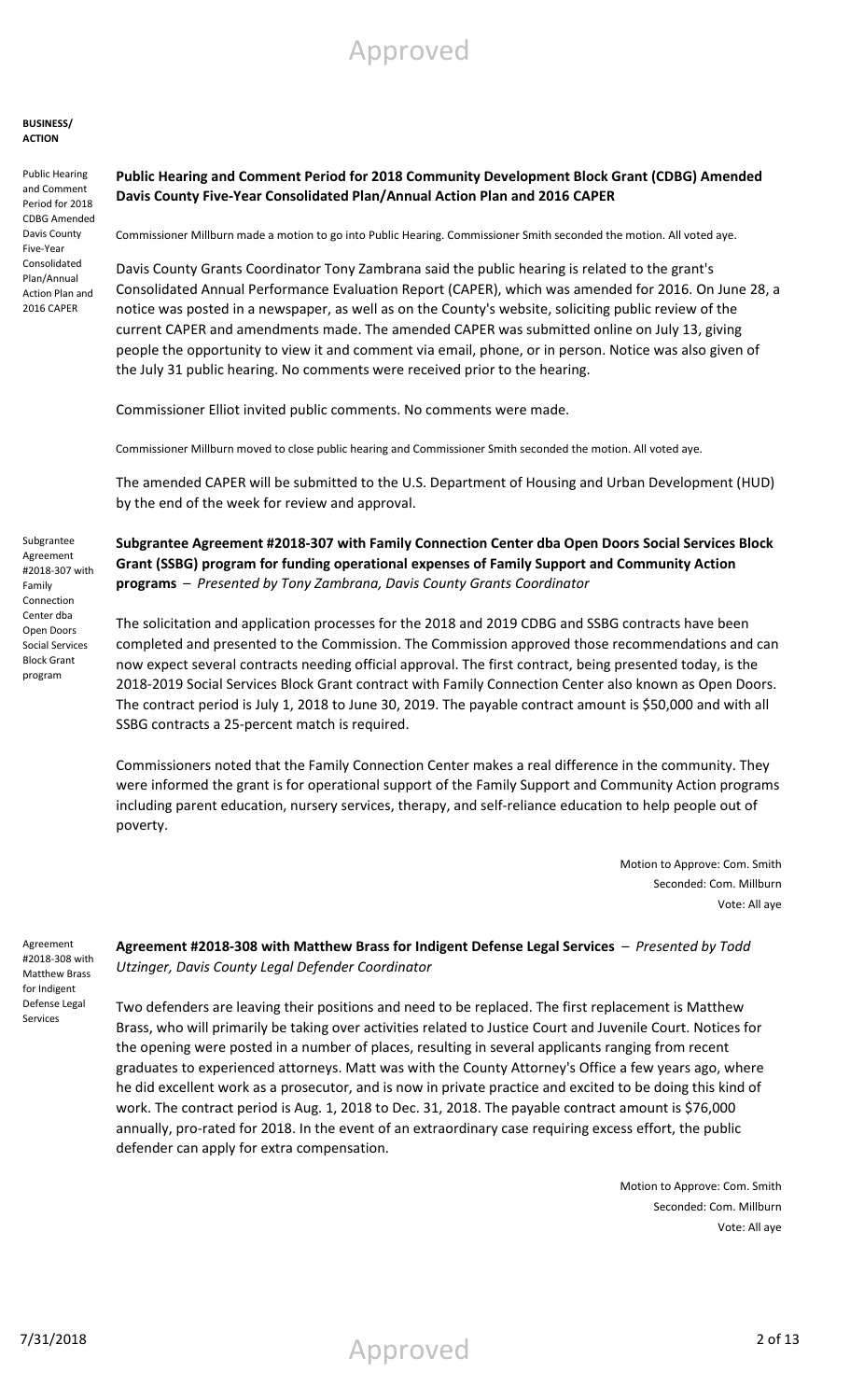Agreement #2018-309 with Marathon International Inc. dba All American Grill as sponsor and food vendor for 2018 Davis County Fair

**Agreement #2018-309 with Marathon International Inc. dba All American Grill as sponsor and food vendor for the 2018 Davis County Fair** – *Presented by Stephanie Davis, Davis County Event Coordinator-Legacy Events Center*

Marathon International Inc., doing business as All American Grill, will be a sponsor of the 2018 Davis County Fair as well as a food vendor. The vendor will have a prime spot at the fair and be able to hang a banner in the Legacy Events Center. The contract period is July 20, 2018 to Aug. 19, 2018. The receivable contract amount is \$2,000.

> Motion to Approve: Com. Smith Seconded: Com. Millburn Vote: All aye

Agreement #2018-310 with Diamond Rental Inc. for rental of tents, chairs, etc. for 2018 Davis County Fair

**Agreement #2018-310 with Diamond Rental Inc. for rental of tents, chairs, etc. for the 2018 Davis County Fair** – *Presented by Stephanie Davis, Davis County Event Coordinator-Legacy Events Center*

Diamond Rental offered the best bid for tents, chairs, and other rental needs for the 2018 Davis County Fair. The contract period is Aug. 10, 2018 to Aug. 20, 2018. The payable contract amount is \$27,716.50.

> Motion to Approve: Com. Millburn Seconded: Com. Smith Vote: All aye

**Agreement #2018-311 with Tractor Supply of Woods Cross for sponsorship of the 2018 Davis County Fair**  – *Presented by Stephanie Davis, Davis County Event Coordinator-Legacy Events Center*

Tractor Supply of Woods Cross is contributing money toward the 2018 Davis County Fair. In return, they will be able to display four banners around the 4-H livestock barn, the pony rides and the petting zoo. They will also be able to place a banner inside the Legacy Events Center. The contract period is July 30, 2018 to Aug. 20, 2018. The receivable contract amount is \$750.

> Motion to Approve: Com. Smith Seconded: Com. Millburn Vote: All aye

Amendment #2016-36-A with Davis Hospital and Medical Center LP as a sponsor of 2018 Davis County Fair

**Amendment #2016-36-A with Davis Hospital and Medical Center LP for sponsorship of the 2018 Davis County Fair** – *Presented by Stephanie Davis, Davis County Event Coordinator-Legacy Events Center*

This amendment to the original agreement increases Davis Hospital and Medical Center's sponsorship by \$2,000. The hospital logo will be added to more places around the fairgrounds and the hospital will have title sponsorships to the BMX race and BMX Freestyle Team stunt show for the 2018 Fair. The contract period is July 30, 2018 to Aug. 21, 2018. [The receivable contract amount is \$6,854.]

> Motion to Approve: Com. Smith Seconded: Com. Millburn Vote: All aye

Summary List #2018-312 of low-dollar, lowrisk contracts for rental space at Legacy Events Center

**Summary List #2018-312 of low-dollar, low-risk contracts (13) for rental space at Legacy Events Center** – *Presented by Dave Hansen, Davis County Legacy Events Center Director*

This summary list of low-dollar, low-risk contracts includes space rental for dog shows as well as soccer and lacrosse events. It was noted that the next packet of contracts will include several RV space rentals related to events hosted by the Legacy Events Center. The contract periods vary by event. [The total receivable amount for the contracts is \$3,885.]

> Motion to Approve: Com. Millburn Seconded: Com. Smith Vote: All aye

County Fair

Agreement #2018-311 with Tractor Supply of Woods Cross for sponsorship of 2018 Davis

7/31/2018 Approved 3 of 13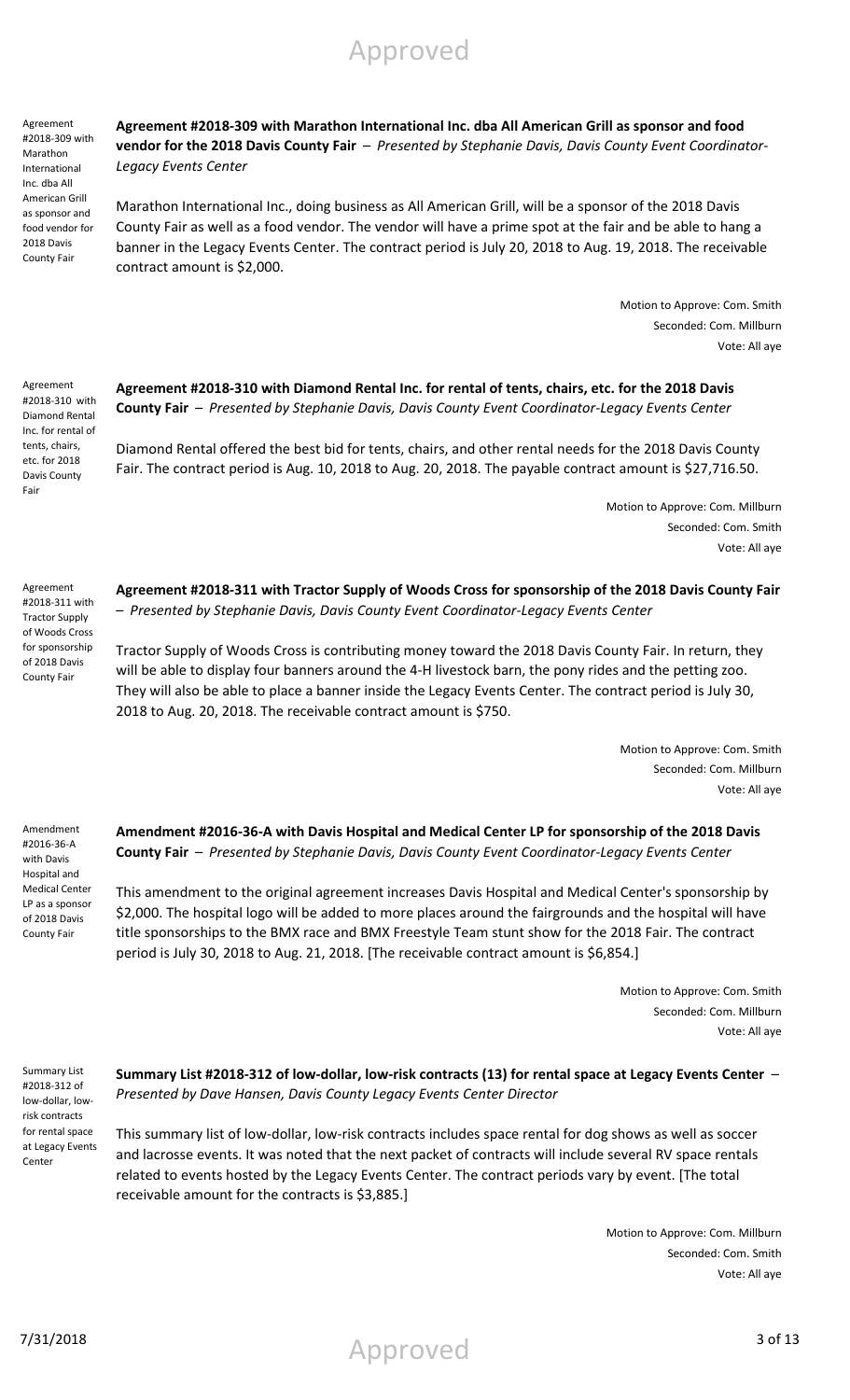The Commissioners acknowledged that many people were in attendance at the meeting to comment on the use and management of the Legacy Events Center, particularly on the declining number of agreements for equestrian events. How to best utilize assets at the Events Center has been the subject of much discussion, with appreciation that it is a horse facility, but also that it costs money to keep the facility operational and in good shape. Often the government has to operate as a business to keep in the black.

Summary List #2018-313 of internet connection user agreements for Davis County Recorder's **Office** information on REDI Web

**Summary List #2018-313 of internet connection user agreements (12) for access to Davis County Recorder's Office information on REDI Web** – *Presented by Mark Langston, Davis County Information Systems Director*

This summary list is made up of agreements with agencies and corporations using the County's REDI Web system. Most users are title and survey companies, but not all. Commissioner Millburn said he wanted to start a dialogue on access to these records and whether it should be paid or public access as is provided by some other counties. Davis County has a mix of paid and public access to records from the Recorder's Office and a meeting is planned next week to discuss the issue. The Commissioner said he looked forward to hearing recommendations from the Recorder on the subject, because of his expertise in this area. The Treasurer and Assessor will also be invited. Contract periods vary. No total receivable amount was given.

> Motion to Approve: Com. Millburn Seconded: Com. Smith Vote: All aye

Resolution #2018-314 approving an interlocal agreement between Layton City and Davis County regarding Mutton Hollow Road reconstruction

Interlocal Agreement #2018-314 between Layton City and Davis County regarding Mutton Hollow Road reconstruction Hollow Road

**Resolution #2018-314 approving an interlocal agreement between Layton City and Davis County regarding the reconstruction of a segment of Mutton Hollow Road** – *Presented by Jason Fielding, Davis County Operations Manager*

This resolution is to approve an interlocal agreement between Layton City and Davis County in regards to the reconstruction project on Mutton Hollow Road [from Thornfield Road to Highway 89].

> Motion to Approve: Com. Millburn Seconded: Com. Smith Vote: All aye

**Interlocal Agreement #2018-314 between Layton City and Davis County regarding the reconstruction of a segment of Mutton Hollow Road** – *Presented by Jason Fielding, Davis County Operations Manager*

There is a small area adjacent to Mutton Hollow Road in the jurisdiction of Layton City. The County has talked with Layton City and it was agreed that it's good to do this whole road reconstruction project at once. This interlocal agreement stipulates that Layton City be responsible for 35-percent of the project and Davis County be responsible for 65-percent of the project. The contract period is July 31, 2018 to July 31, 2028. This contract is neither payable nor receivable, as the funds will instead be encumbered with the contractor.

> Motion to Approve: Com. Smith Seconded: Com. Millburn Vote: All aye

Right-of-Way Easement #2018-315 with Rocky Mountain Power

**Right-of-Way Easement #2018-315 with Rocky Mountain Power for the construction and maintenance of utility lines in Farmington, Utah** – *Presented by Jason Fielding, Davis County Operations Manager*

A prior project done by the County necessitated that a Rocky Mountain Power line be moved to an area outside of their easement. The County has made an agreement with Rocky Mountain Power to give them an easement so they have protected access for that line. The contract period is July 31, 2018 to July 31, 2047. This contract is neither payable nor receivable. See attachment B.

7/31/2018 4 of 13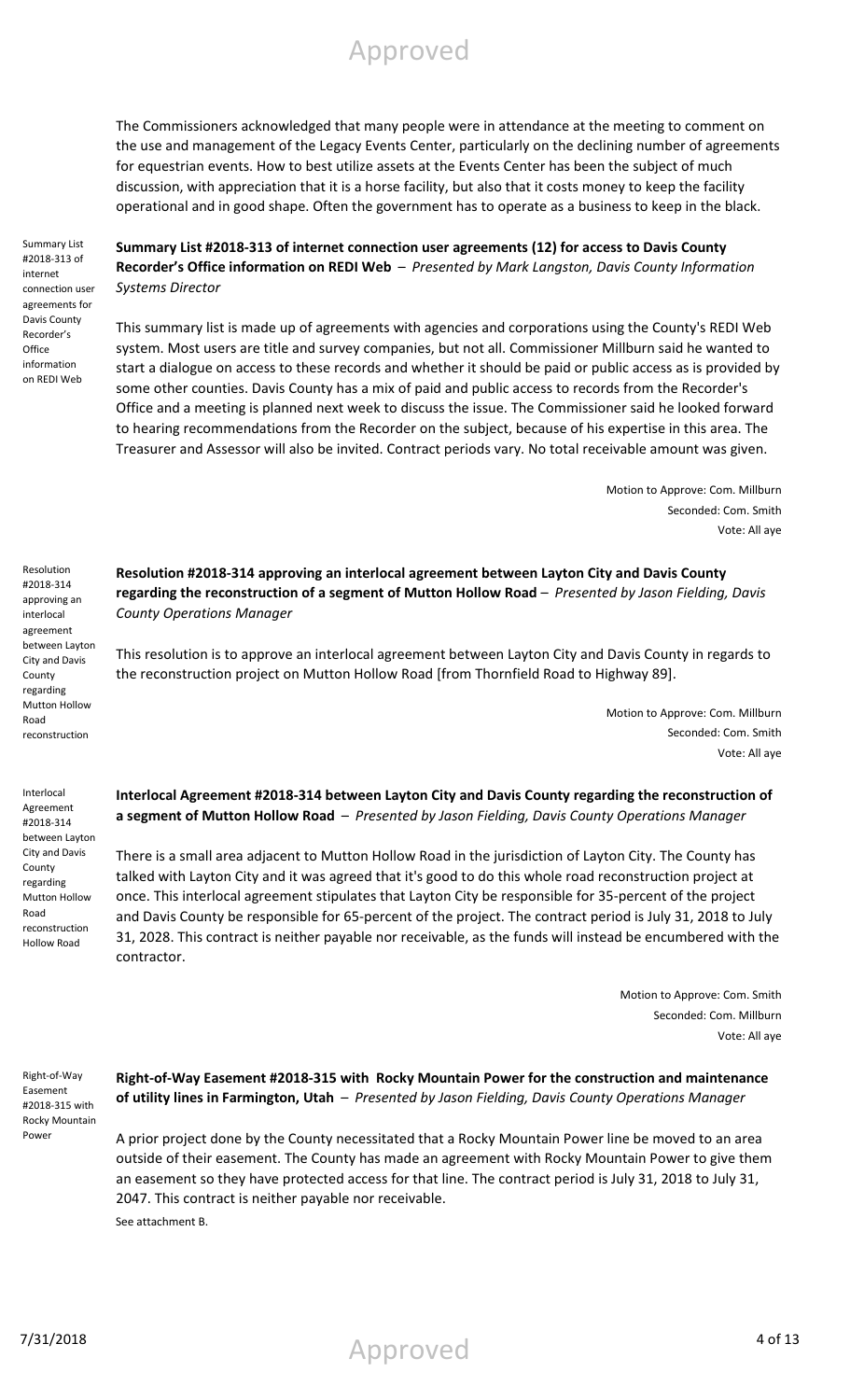Motion to Approve: Com. Millburn Seconded: Com. Smith Vote: All aye

Special Use Permit #2018- 316 with U.S. Department of Agriculture, Forest Service – authorizing the retention basin at Parrish Creek

**Special Use Permit #2018-316 with the U.S. Department of Agriculture, Forest Service authorizing the diversion and debris retention basin at the mouth of Parrish Creek, above Centerville, for water and mud flow control** – *Presented by Jason Fielding, Davis County Operations Manager*

The County owns and operates a sediment and debris basin at the mouth of Parrish Canyon. Part of the unit control structure is actually on Forest Service property. The dam was constructed after flooding issues in the 1980s, and the permit granted by the Forest Service at that time has since expired. The Forest Service approached the County about renewing that permit. The contract period is July 31, 2018 to July 31, 2047. This contract is neither payable nor receivable.

> Motion to Approve: Com. Smith Seconded: Com. Millburn Vote: All aye

Final Plat Approval #2018- 317 for Fowers Place Subdivision #2

**Final Plat Approval #2018-317 for the Fowers Place Subdivision #2** – *Presented by Jeff Oyler, Davis County Planning Manager*

This request is for approval of the final plat of the Fowers Place Subdivision #2. It is a one acre, one lot subdivision at approximately 5800 West 2425 North, Hooper. One acre is the minimum size for a lot in this area because there is no sewer system, so homes are on septic tanks that need almost three-quarters of an acre for a drain field. Health Department approval is required to install a septic system and that letter of approval has been obtained. This contract has no beginning or ending date and is neither payable nor receivable. See attachment C.

> Motion to Approve: Com. Smith Seconded: Com. Millburn Vote: All aye

Improvements Agreement #2018-318 and Grant of Lien to Fowers Place Subdivision #2 for postponement of curb, gutter and sidewalk

**Improvements Agreement #2018-318 and Grant of Lien to the Fowers Place Subdivision #2 for the postponement of curb, gutter and sidewalk improvements** – *Presented by Jeff Oyler, Davis County Planning Manager*

This improvement agreement and grant of lien for the Fowers Place Subdivision #2 allows for the postponement of installing curb, gutter or sidewalk, as those don't currently exist in this area, but it is recorded against the property and the owner agrees to pay their proportionate share of those improvements if the county ever decides to have them installed. This contract has no beginning or ending date and is neither payable nor receivable.

> Motion to Approve: Com. Smith Seconded: Com. Millburn Vote: All aye

Notice of Award #2018-319 from Utah Division of Emergency Management

**Notice of Award #2018-319 from the Utah Division of Emergency Management for FY2018 Emergency Management Performance (EMPG) Grant to fund salary/benefits/travel of Emergency Program manager**  – *Presented by Chief Deputy Ty Berger, Davis County Sheriff's Office*

This Notice of Award from the Utah Division of Emergency Management for FY2018 Emergency Management Performance Grant marks the releasing of funds from FEMA. The purpose of the grant is to grow emergency management at the county level. The grant covers wages, benefits, and travel for the County's Emergency Manager Program. It also represents 10-percent of Chief Deputy Berger's wages, the Division Commander's Emergency Services, and 95-percent of wages for Sergeant Jason Sorensen

7/31/2018 5 of 13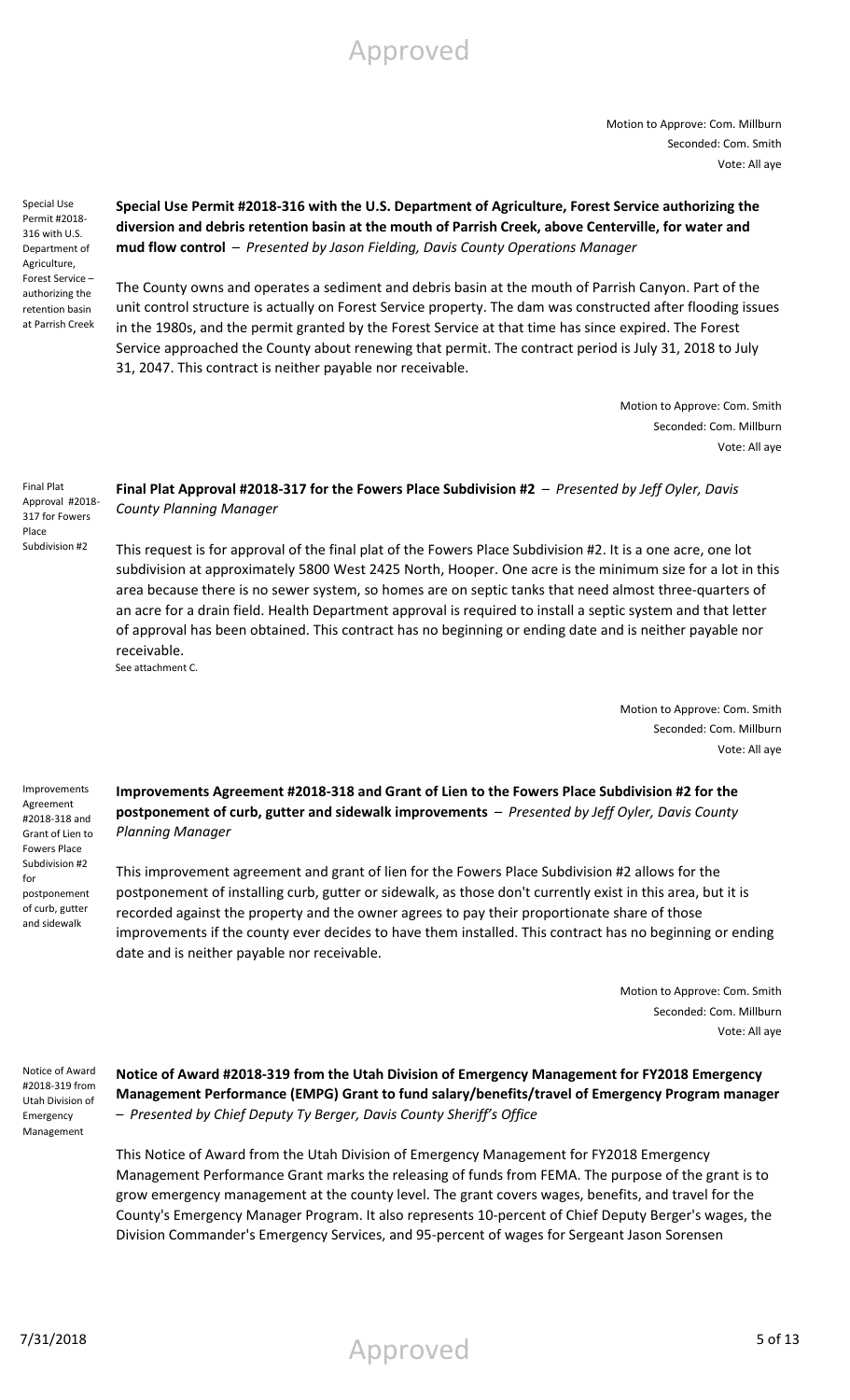Agreement #2018-320 with State of Utah Department of Public Safety, Utah Highway Patrol (UHP) for Dispatch Services

Summary List #2018-321 of paramedic internships and Ride-A-Long programs with Davis County Sheriff's Office

#### **Agreement #2018-320 with the State of Utah Department of Public Safety, Utah Highway Patrol (UHP) for Public Safety Dispatch Services for UHP** – *Presented by Chief Deputy Ty Berger, Davis County Sheriff's Office*

[Emergency Management Coordinator]. The County applies for the grant based on a standard formula and fulfills a match requirement with salary and benefits. The contract period is Jan. 1, 2018 to Dec. 31, 2018.

This agreement is with the State of Utah Department of Public Safety for dispatch services for the Utah Highway Patrol. The contract period is July 1, 2018 through June 30, 2020. The annual receivable contract amount is \$183,471.

> Motion to Approve: Com. Millburn Seconded: Com. Smith Vote: All aye

> Motion to Approve: Com. Millburn

Seconded: Com. Smith

Vote: All aye

It was noted, after approval, that the contract amount represents an increase of about \$34,000.

**Summary List #2018-321 of Paramedic Internships and Ride-A-Long programs (30) with Davis County Sheriff's Office** – *Presented by Chief Deputy Ty Berger, Davis County Sheriff's Office*

This summary is a list of interns who have signed waivers for Paramedic Internships and Ride-Alongs with the Davis County Sheriff's Office. The waivers protect the County as interns participate in the program and ride along with paramedics on the street during the performance of their duties. The contract period is June 1, 2018 to June 21, 2019. The agreements are neither payable nor receivable.

> Motion to Approve: Com. Millburn Seconded: Com. Smith Vote: All aye

MOU #2018- 322 with Utah Division of Emergency Management for State Emergency Management database update

**Memorandum of Understanding #2018-322 with the Utah Division of Emergency Management to update County resources as listed electronically in "Resource Inventory/Tracker" to incorporate data into the State Emergency Management database (WebEOC)** – *Presented by Chief Deputy Ty Berger in place of Chief Deputy Arnold Butcher, Davis County Sheriff's Office*

This Memorandum of Understanding with the Utah Division of Emergency Management is to update the County's inventory of resources in the "Resource Inventory/Tracker" of WebEOC. It does not obligate the County to share resources, but rather identifies resources that could be available in case of emergency so other agencies or counties could call Davis County for help. The contract period is July 12, 2018 to July 12, 2023. The contract is neither payable nor receivable.

> Motion to Approve: Com. Smith Seconded: Com. Millburn Vote: All aye

Statement of Work #2018- 279-A with Solera Health Network, Inc.

### **Statement of Work #2018-279-A with Solera Health Network, Inc., Exhibit A of the Medicare Diabetes Prevention Program (MDPP) Master Agreement** – *Presented by Brian Hatch, Davis County Health Director*

Davis County recently signed an agreement with Solera Health Network, Inc., that opens a new area for the Health Department to engage with insurance companies on preventative programs to get ahead of issues. In this case, the Health Department is exploring a program that allows physicians in that network to

Approved



The receivable contract amount is \$69,800.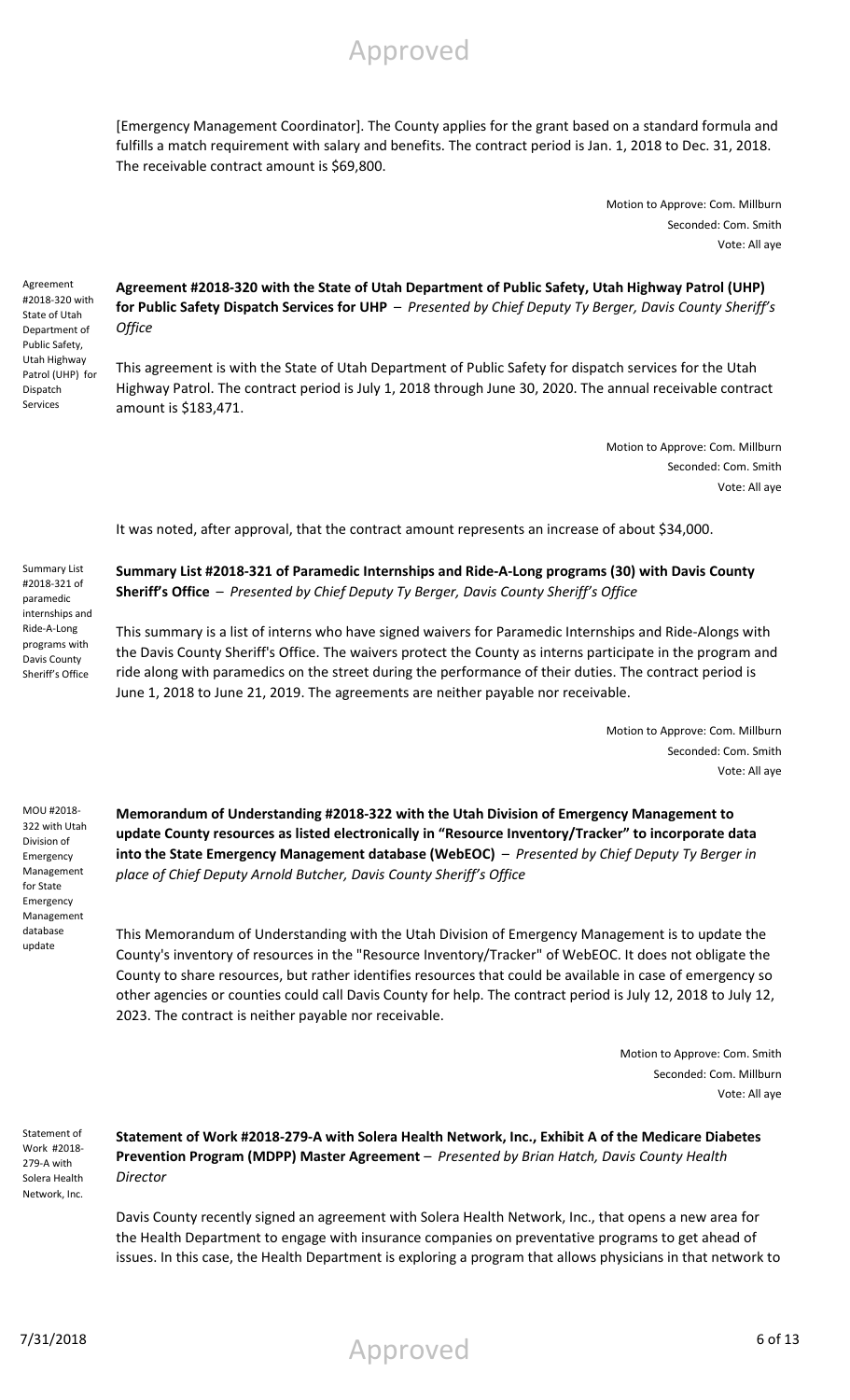refer to the County for a pre-diabetes program to help patients. The County will be reimbursed for time and classes based on patient outcomes. This scope of work informs the County of the reimbursable amount and how to bill for it. The contract period is July 10, 2018 to July 2, 2019. The receivable contract amount is according to the compensation schedule for services.

> Motion to Approve: Com. Smith Seconded: Com. Millburn Vote: All aye

Amendment #2015-365-H with Utah Dept. of Human Services to add federal funds for aging services for FY2020 and new budget sheet for FY2019

**Amendment #2015-365-H with the Utah Department of Human Services-Division of Aging and Adult Services to add federal funds for FY2020 and new budget sheet for FY2019** – *Presented by Brian Hatch, Davis County Health Director*

This amendment to Davis County's contract with the Utah Department of Human Services is for Senior Services to fund the County's Aging Services. The contract period is July 1, 2018 through June 30, 2019. The receivable contract amount is \$1,702,475 for this fiscal year.

> Motion to Approve: Com. Smith Seconded: Com. Millburn Vote: All aye

Agreement #2018-323 with Utah Department of Health for funding of Summer Food Service Program inspections

**Agreement #2018-323 with the Utah Department of Health for funding for the Summer Food Service Program inspections** – *Presented by Brian Hatch, Davis County Health Director*

This agreement with the Utah Department of Health provides reimbursement for inspections performed in summer food programs run mostly through schools. For every inspection performed by the Davis County Health Department there is a reimbursement from the State Health Department. The contract period is July 1, 2018 to June 30, 2019. The payable contract amount is \$115 per inspection.

> Motion to Approve: Com. Smith Seconded: Com. Millburn Vote: All aye

Agreement #2018-324 with Utah Department of Health for Public Health and Healthcare Preparedness Grant FY2019

**Agreement #2018-324 with the Utah Department of Health for the Public Health and Healthcare Preparedness Grant FY2019 to strengthen and enhance public health and healthcare emergency preparedness and response capabilities** – *Presented by Brian Hatch, Davis County Health Director*

This agreement with the Utah Department of Health is for Davis County's Public Health and Healthcare Preparedness Grant. The County has been receiving on-going funding for quite some time to enhance local public health preparedness efforts. The contract period is July 1, 2018 through June 30, 2019. The receivable contract amount is \$338,780.

> Motion to Approve: Com. Smith Seconded: Com. Millburn Vote: All aye

Request #2018- 325 for approval of updated Davis County Travel and Training Policy, Section 600

**Request #2018-325 for approval of the updated Davis County Travel and Training Policy, Section 600** – *Presented by Curtis Koch, Davis County Clerk/Auditor*

Financial Policy #600, regarding travel and training, was updated because of conflicting language in regards to the use of County credit cards and when they are required to be used. That language has been removed and minor updates made to clarify verbiage in other parts of the policy.

> Motion to Approve: Com. Millburn Seconded: Com. Smith Vote: All aye

7/31/2018 7 of 13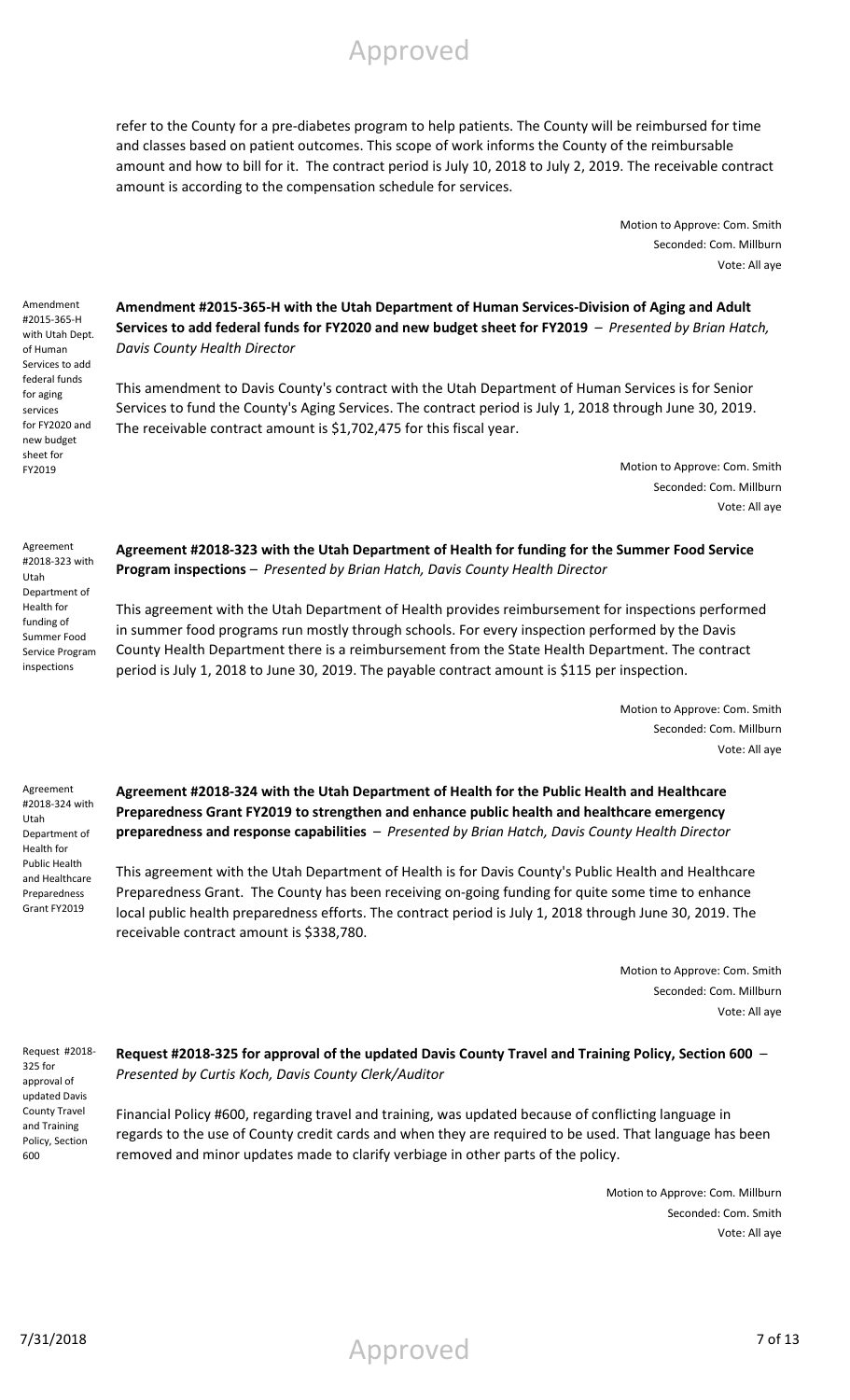Agreement #2018-326 with Leavitt's Mortuary for indigent dead cremation services

#### **Agreement #2018-326 with Leavitt's Mortuary for indigent dead cremation services per UCA 17-53-221**  – *Presented by Commissioner Randy Elliott*

Agreement with Leavitt's Mortuary providing for indigent dead cremation services in accordance with Utah Code annotated 17-53-221 and Policy for the Burial of Indigent Persons within Davis County (Policy #2003-119). The contract period is Sept. 1, 2018 to June 30, 2021. The payable contract amount is \$450 per service billed.

> Motion to Approve: Com. Millburn Seconded: Com. Smith Vote: All aye

Commissioner Millburn moved to recess to Board of Equalization. Commissioner Smith seconded the motion. All voted aye.

**BOARD OF EQUALIZATION**

Property Tax Register

Property Tax Register matters were presented by Curtis Koch, Davis County Clerk/Auditor.

Under Auditor's adjustments there were six veteran's tax exemptions for the year 2017. Under Assessor's adjustments there were various personal property penalty waivers and Assessor-initiated corrections.

> Motion to Approve: Com. Smith Seconded: Com. Millburn Vote: All aye

Commissioner Millburn moved to reconvene Commission meeting. Commissioner Smith seconded the motion. All voted aye.

#### **CONSENT ITEMS**

**Check Registers** Check Registers were approved. Check Registers

> Motion to Approve: Com. Millburn Seconded: Com. Smith Vote: All aye

Indigent **Hardship** Abatement Register

#### **Indigent Hardship Abatement Register**

The Indigent Hardship Abatement Register for Linda D. Dayton was approved.

Motion to Approve: Com. Smith Seconded: Com. Millburn Vote: All aye

The Indigent Hardship Abatement Register for Christina B. Durfee was approved.

Motion to Approve: Com. Smith Seconded: Com. Millburn Vote: All aye

The Indigent Hardship Abatement Register for Justin and Monica Garner was approved.

Motion to Approve: Com. Smith Seconded: Com. Millburn Vote: All aye

7/31/2018 8 of 13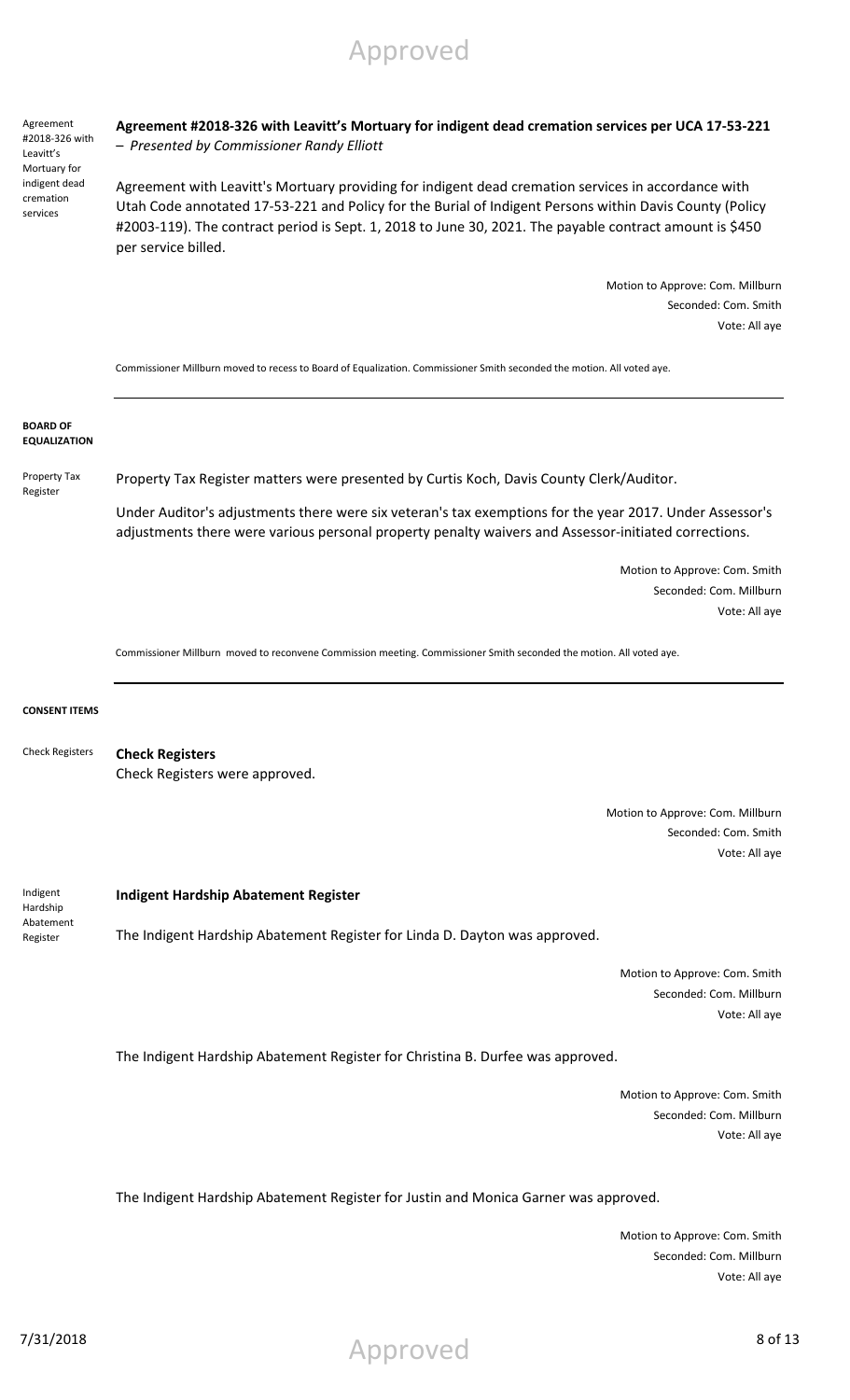Commission Meeting Minutes

#### **Meeting Minutes**

Meeting minutes for July 3, 2018 and July 10, 2018 were approved.

Motion to Approve: Com. Smith Seconded: Com. Millburn Vote: All aye

| <b>COMMISSION</b><br><b>COMMENTS</b> |                                                                                                                                                                                                                                                                                                                                                                                                                                                                                                                                                                                                                                                 |  |
|--------------------------------------|-------------------------------------------------------------------------------------------------------------------------------------------------------------------------------------------------------------------------------------------------------------------------------------------------------------------------------------------------------------------------------------------------------------------------------------------------------------------------------------------------------------------------------------------------------------------------------------------------------------------------------------------------|--|
| Com. Elliott                         | Commissioner Elliott recognized the County's law enforcement deputies and expressed appreciation for<br>their service. Deputies headed up the mountain the morning of the Commission Meeting for a search and<br>rescue mission to find someone who was lost.                                                                                                                                                                                                                                                                                                                                                                                   |  |
|                                      | He also recognized citizens attending the meeting with concerns about the Legacy Events Center and said<br>he has been in contact with the 4-H to find them a home. The County is looking at usage of the Legacy<br>Events Center.                                                                                                                                                                                                                                                                                                                                                                                                              |  |
|                                      | "The dynamics of the County is changing, but as a farm boy I still recognize the need to help those in 4-H<br>who have the desire to learn that trade and have the opportunities to raise animals," he said.                                                                                                                                                                                                                                                                                                                                                                                                                                    |  |
| Com. Millburn                        | Commissioner Millburn said the County has a lot of great citizens and he wanted to recognize those from<br>the tourism office who put on a great event last Friday. There were about 1,200 to 1,300 people who<br>participated in the Antelope Island Moonlight Bike Ride. The bicyclists represented a range of ages and<br>came from across the state. One bicyclist came from Grand Junction, Colorado, specifically for the event.                                                                                                                                                                                                          |  |
|                                      | "It has that kind of notoriety," the Commissioner said.                                                                                                                                                                                                                                                                                                                                                                                                                                                                                                                                                                                         |  |
| Com. Smith                           | Commissioner Smith said he appreciated those who sat through this longer-than-usual meeting.                                                                                                                                                                                                                                                                                                                                                                                                                                                                                                                                                    |  |
|                                      | "This agenda highlights the diversity of what you do in a county. We've got everything from legal defense<br>services to building roads, right down to providing indigent dead cremation services - there's just a whole<br>lot of stuff people don't understand that a county's responsible for," he said. "But I just absolutely<br>appreciate, more than I can stress, the quality of the people I get to work with in these different<br>departments."                                                                                                                                                                                      |  |
| <b>PUBLIC</b><br>COMMENTS            | Commissioner Elliott invited comments from the public.                                                                                                                                                                                                                                                                                                                                                                                                                                                                                                                                                                                          |  |
| <b>Brett King</b>                    | Brett King, of Kaysville, said he's a long-time resident of Davis County.                                                                                                                                                                                                                                                                                                                                                                                                                                                                                                                                                                       |  |
|                                      | "Davis County, for a long time, did not have a fair facility until they built the Legacy Events Center which,<br>you know [is a] combination fair/equestrian center," he said. "It saddens me to see that you're thinking<br>about changing the use of that facility."                                                                                                                                                                                                                                                                                                                                                                          |  |
|                                      | Horse events are not on the schedule because they're not wanted there anymore and have been pushed<br>out, he said, adding that he doesn't believe the people who run the Legacy Events Center are willing to<br>work with or actively pursue horse events. The Utah Cutting Horse Association held their national show<br>there for several years, but the people at the facility have made it so they don't want to come back. The<br>County could fill the center with horse events if they went after them, but everybody has been made to<br>feel unwelcome there and he doesn't understand why because it was built for that type of use. |  |

Mr. King mentioned Commissioner Elliott's comment about trying to find a home for the 4-H.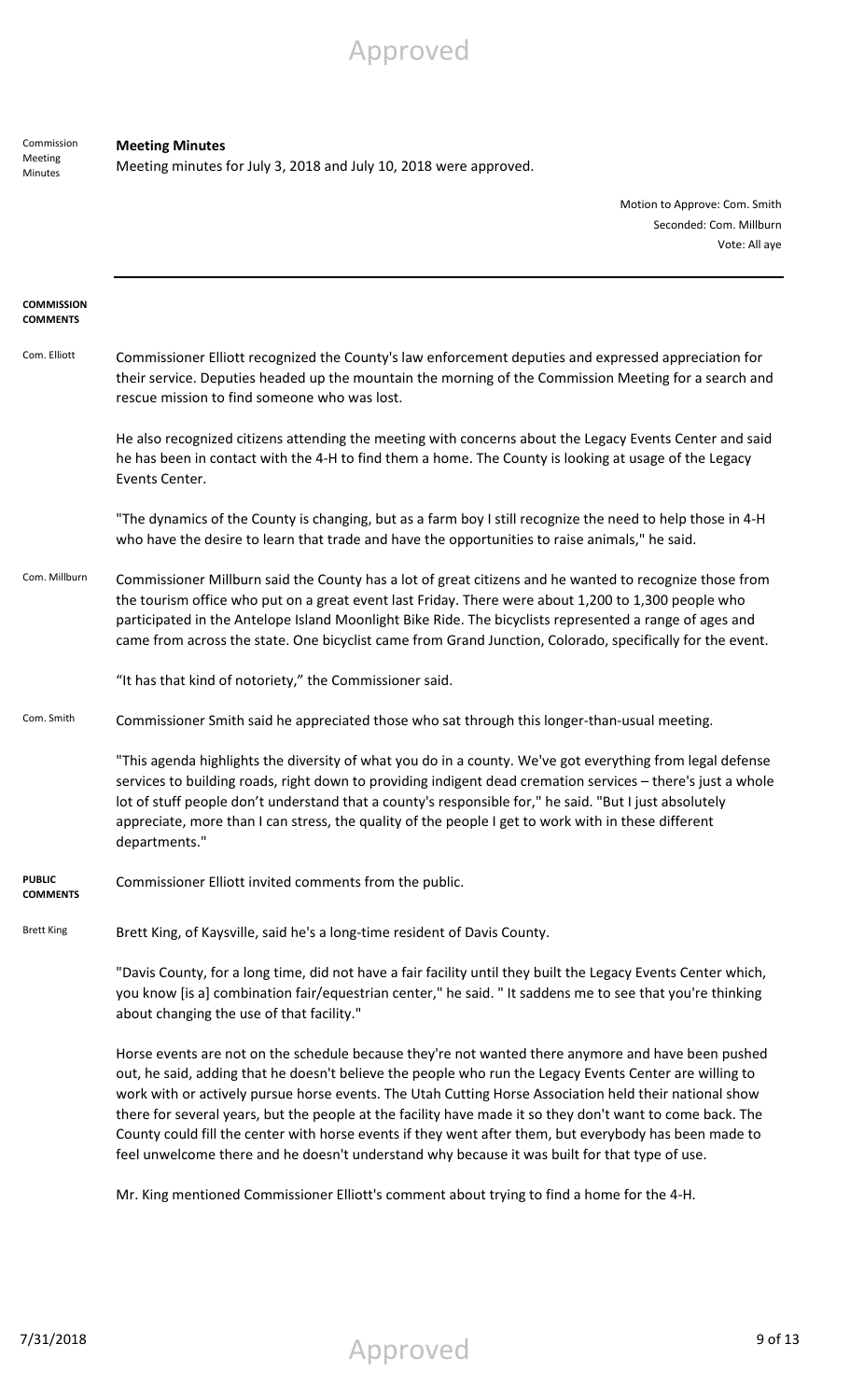"Why would you be trying to find a home? Their home's right there. And I've heard rumors that you guys are thinking of spending money somewhere else to build another facility. Why would you take County money to build something in another town when you already have the facility? I mean, build another building there – you have room."

He'd like the County to remember that they're running an equestrian center. The Legacy Junior Rodeo Association was named for the facility, he said, and has slowly been given fewer and fewer dates for events.

Arnold Butcher Arnold Butcher, of Clinton, spoke as a County resident rather than in his official capacity as a County employee. He said he was around shortly after the fairgrounds and riding area were moved from Lagoon, and the County gave riding clubs and associations a plot of land and told them "If you'll build it, we'll take care of you." Members of those horse clubs sought out and gave donations of everything from sand to rails and built a racetrack and rodeo arena.

> "They had the chutes brought in and all that stuff was given, donated, to the County and the County used that to their benefit when they decided to start holding fairs," he said, and it has progressed over time to what is happening now.

> "It costs a lot of money to run those facilities, but it wasn't the choice of these people to eliminate what they had already built there," he said, adding that officials eliminated it to keep it pristine for other types of events.

"We shouldn't be looking for homes other places for 4-H – that's where their home is. They built that place. They set the foundation for that place. They did it for the County and I think the County needs to look back and show respect to these people that did that," he said.

Jeff Crossland Jeff Crossland, a long-time Davis County resident, spoke of the need to fight for the agrarian society. He said he gets teary-eyed when he thinks of Dan Lewis, of Lewis Foss and Sons gravel pits, donating the materials at his cost to build the racetrack. Crossland also remembers watching his own father weld pipes around the racetrack.

> "I was there just last week, and my grandkids were sitting on those pipes, and it's hard not to see our heritage there," he said, noting that his family was heavily involved in 4-H activities at the Legacy Events Center over the years and benefited from the experience. Now the group is being pushed out.

> "I was told – I've told this before – that my lifestyle is no longer relevant in Farmington City, and that's becoming true, I think, in all of Davis County," he said, adding that people want to live here because they want to live next to the farm with the beautiful white fences and running horses. "But we're not allowing that to happen."

We're not raising horses but raising kids, he said.

"Yeah, we have to run it like a business but the reality of it is we're raising kids and I think this is a great way – it's not the only way, but it's a way we're losing that teaches responsibility or the risks involved. You know life is a risky thing but to learn how to deal with risk and to take the responsibility of caring for an animal – another life – how can we not support that? How can we not fight for that?" he asked.

Kids want to participate in these activities, he said, but clubs struggle to book meeting times. "We built the bleachers and my kids painted them for their Eagle projects, and now you fight to maybe get two nights all year," he said. "What kind of support is that for kids?"

Amy Larsen Amy Larsen, of Farmington, said she understands and respects running the Legacy Events Center like a business. Her kids ride BMX in the arena and it's great to have those events.

> "But I think it's important to realize that the horse events aren't leaving – they're being pushed out and there's a big difference," she said.

7/31/2018 Approved 10 of 13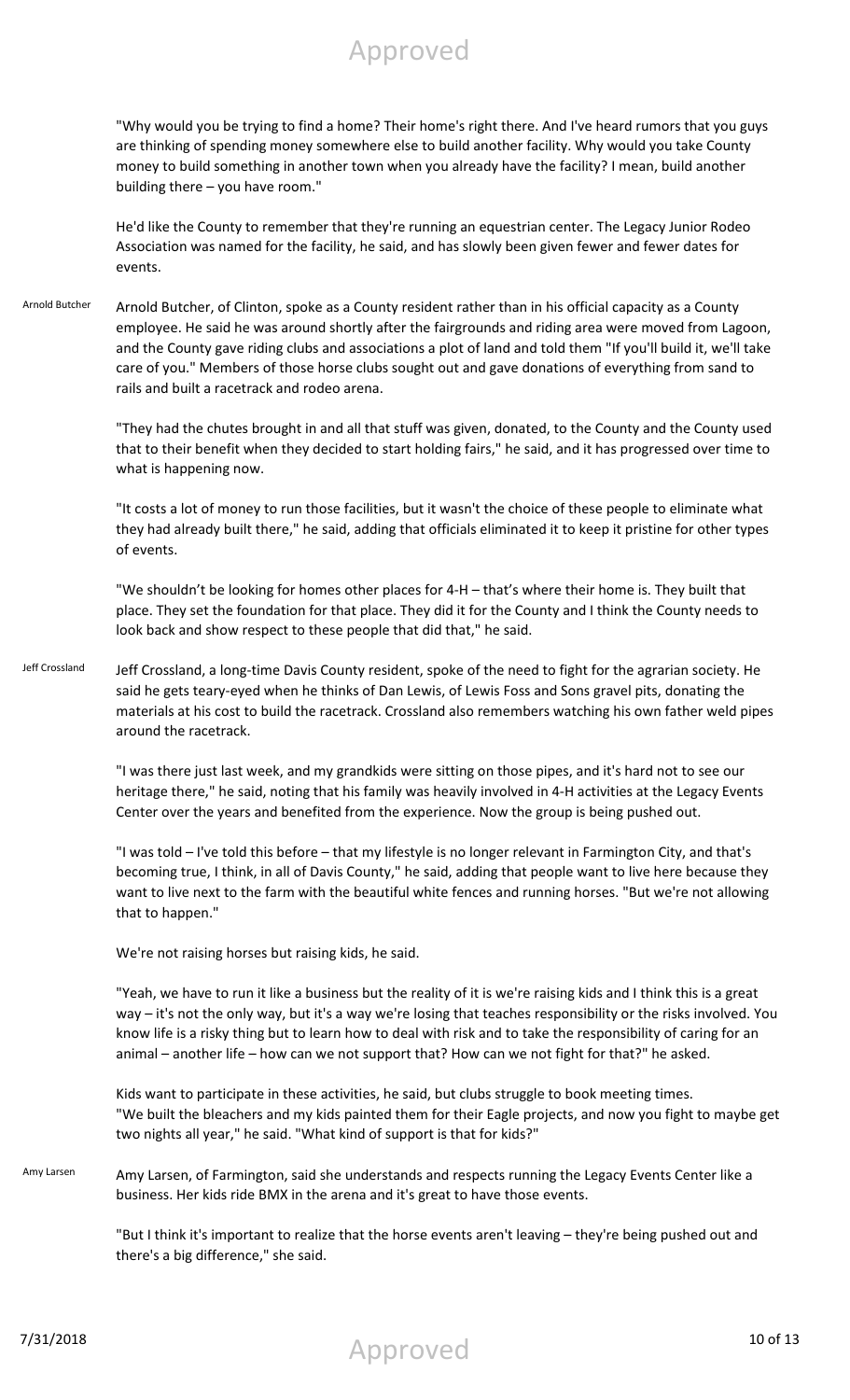A recent survey about the use of the Legacy Events Center only asked one question about equestrian events, she said, and people didn't realize the purpose of the questions.

Ms. Larsen said the Legacy Junior Rodeo Association has moved to Tremonton because of the way they were treated, rising prices at the Legacy Events Center, and the inability to book dates. The Utah Cutting Horse Association moved their two-week event to another venue because of difficulties with the Events Center, she said, taking the money they used to spend at Station Park with them. She also said the Cowboy Mounted Shooting Association tried to hold national and world championships at the Legacy Events Center but the manager refused to remove bucking chutes, as had been done in the past, so they took their event to Las Vegas.

She has spoken with the Legacy Events Center employees about this in the past. They were polite and said they'd love to have her come and ride, but when she came it was padlocked.

"We shouldn't have to lose what we have to bring in dog shows. I firmly believe that we can share, but I know the 4-H has been forced out," she said.

She has been driving by the fairgrounds on Wednesday nights, which is the time 4-H requested the use of the outdoor arena.

"Except for one time it has been completely empty and the parking lot has been completely empty, but we were denied that use of the arena," she said, adding that the group was recently given a last minute booking. "So 17 people, in 24 hours, took time off work and showed up with their kids so their kids could practice and everything was locked."

She thanked Commissioners for their service and gave them copies of comments she collected about the use of the Legacy Events Center. She hopes they will listen to what's being said.

Nicole Servey Nicole Servey, of Farmington, is a barrel racer. She said the Davis County arena is known for having the best dirt, but barrel racers have been pushed out. She doesn't understand why equestrians can't use the outdoor arena. If the problem is people not cleaning up after horses, she suggests having wheelbarrows available to make it easier. She understands there is a cost to dumping waste, tilling and watering the arena, and using lights, but doesn't see it as a huge expense. Weber County Fairgrounds is booked for horse events every day and she wondered if they use LED lighting or other options to keep costs down.

> Ms. Servey painted fences with 4-H, and said she practically lived at Davis County Fairgrounds when she was little.

"In the last 10 years it's just horrible to see nothing," she said. "We can't even ride our horses on the trails because we get yelled at … The only place that we can ride is at the fairgrounds, and we can't even ride there anymore."

The County could have made money during the week of Pioneer Day by charging fees for competitors at Ogden and Salt Lake July 24 rodeos to park, plug in and use stalls at the Legacy Events Center. Instead the fairgrounds were shut.

She hopes horse people will be able to stay here.

Shane Williams Shane Williams has lived in west Farmington for about 27 years and has been involved with horse racing, junior rodeos, and team roping at the Legacy Events Center.

> "It's pretty sad, now, that I have to load my horses up in my trailer and literally drive past – 30 seconds from my house – a great facility that used to support those kind of events to go to Ogden or to South Jordan to the different places that do still support those things," he said.

He said members of the public at this Commission Meeting speak for hundreds of people in Davis County who feel the same. He doesn't believe many who received the survey understood what was being asked or even turned it in.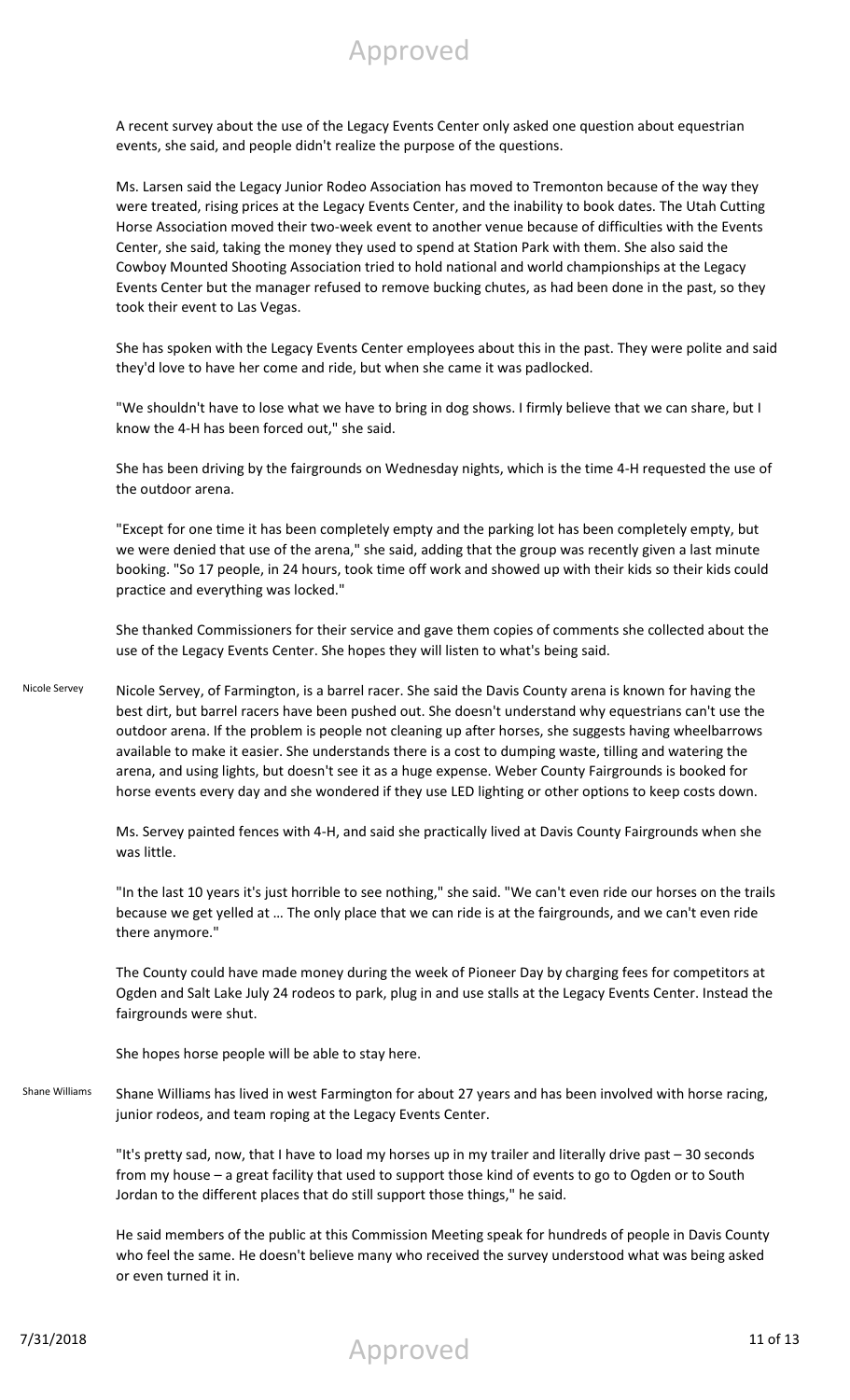#### Lindsey Waddoupson Lindsey Waddoupson, of west Farmington, loves the legacy of horses and said that legacy is probably the reason for the Legacy Event Center's name. She doesn't ride, but recognizes the importance of the horse and farm community.

She was excited to see questions about BMX and rugby on the Legacy Events Center use survey because of family participation in those sports, but she was surprised not to see anything about horses.

"Maybe I just assumed that horses would always be there, but it sounds like that is in jeopardy," she said. "I would love to see the balance of development and growth and making money. ... We need to keep the Legacy Events Center running in the black, but how far in the black?"

The County should find a balance between profit and sustaining the legacy, she said.

Bonnie Crossland

Bonnie Crossland, of Farmington, has children and grandchildren who ride horses. The family moved to Davis County before the Legacy Events Center was built.

"I may be mistaken on this, but I'd like you to check on this: I think it was an agricultural grant that gave the County the money for that property and to build the Legacy Center," she said.

Her son asked companies to donate pipe and use of tools for his Eagle Scout project, she said. His scout group put in sprinkling systems at the Legacy Events Center, even though the other scouts didn't ride horses, because they felt it was a need to have agricultural events there.

Ms. Crossland said Jody Gray, with the Cutting Horse Association, used to come to events at the Legacy Events Center. She stayed in a local hotel for 10 days and ate three meals a day in local restaurants. Between events she and other visitors had windshields repaired at a local business – that was all money brought into Davis County from out of the area.

When Ms. Crossland's kids participated in 4-H, they watered the outdoor arena and brought their own tractors to harrow the arena.

"And now we're told that the reason the cost is prohibitive for the 4-H groups to come in, or any riding group to come in and use that arena, is because a[n] employee needs to be there. I promise that any horse people will take better care of that arena than any paid employee ever will," she said, adding that her husband and others would volunteer would help if given the opportunity.

Rhonda Perks Rhonda Perks, representing Congressman Chris Stewart's office, said it's been a busy summer. The Congressman's Washington, D.C. office calls every week and asks how Davis County is doing. She's attended many events in Davis County this summer, including the opening of the Veterans Memorial Wall in Layton. She also attended an anti-violence event hosted by Davis County, during which the Health Department facilitated conversations about helping the elderly and young people.

> She said the U.S. House of Representatives passed the Congressman's 3-digit suicide hotline bill, and he hopes it will be on the President's desk by the end of the year.

The Sutherland Institute is hosting a Congressional Series starting at 10 a.m. Thursday [Aug. 2] at the North Salt Lake National Guard Readiness Center. Congressman Stewart will speak at the event and local entities such as L3 Communications [Technologies], Northrop Grumman, Hill Air Force Base, and Boeing will be represented on panels focused on military readiness.

Com. Elliott Commissioner Elliott said the Commissioners would love to be at the Congressional event, but there are preplanned events related to transportation.